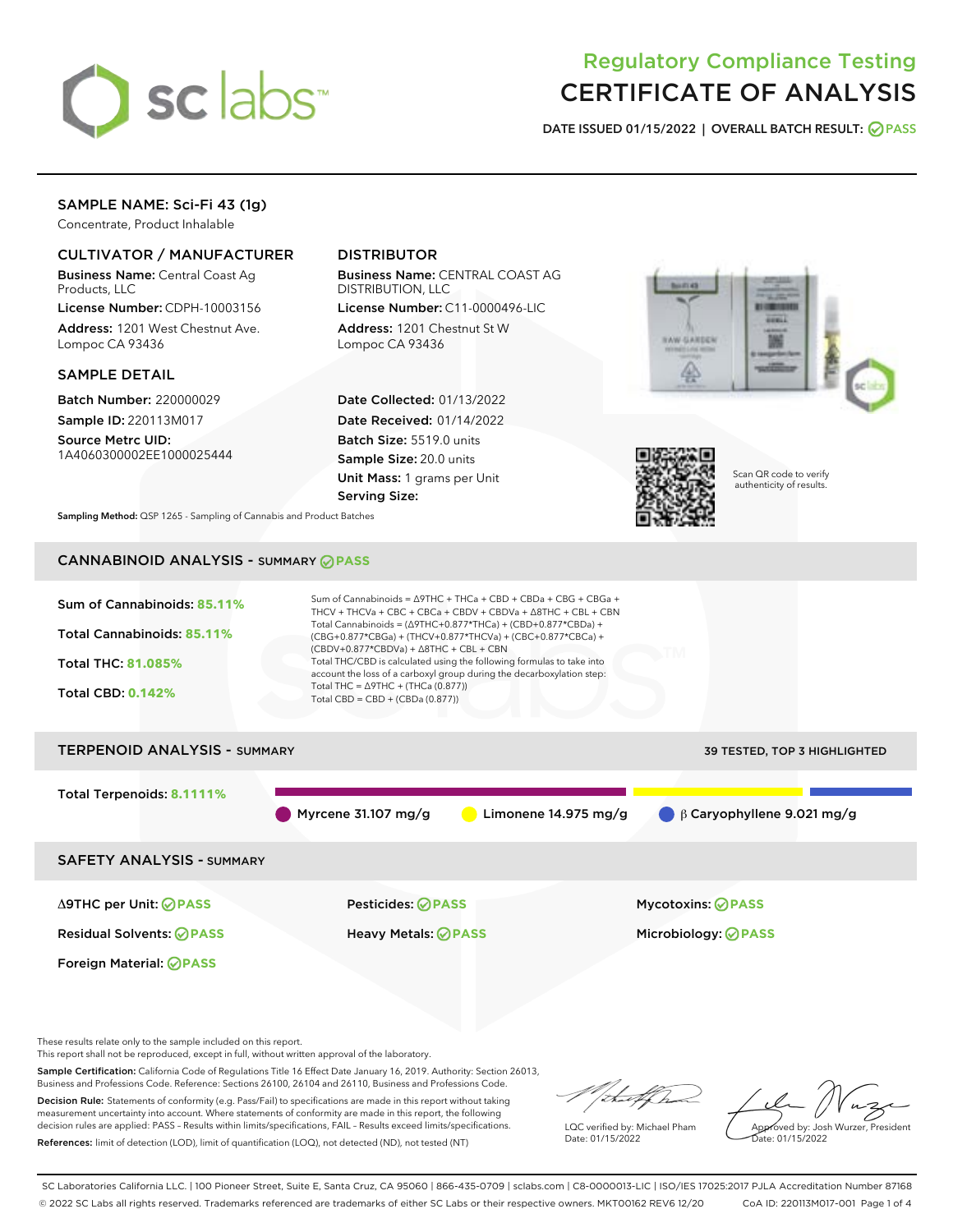



SCI-FI 43 (1G) | DATE ISSUED 01/15/2022 | OVERALL BATCH RESULT: 2 PASS

#### CANNABINOID TEST RESULTS - 01/14/2022 2 PASS

Tested by high-performance liquid chromatography with diode-array detection (HPLC-DAD). **Method:** QSP 1157 - Analysis of Cannabinoids by HPLC-DAD

#### TOTAL CANNABINOIDS: **85.11%**

Total Cannabinoids (Total THC) + (Total CBD) + (Total CBG) + (Total THCV) + (Total CBC) + (Total CBDV) + ∆8THC + CBL + CBN

TOTAL THC: **81.085%** Total THC (∆9THC+0.877\*THCa)

TOTAL CBD: **0.142%**

Total CBD (CBD+0.877\*CBDa)

TOTAL CBG: 3.142% Total CBG (CBG+0.877\*CBGa)

TOTAL THCV: 0.53% Total THCV (THCV+0.877\*THCVa)

TOTAL CBC: ND Total CBC (CBC+0.877\*CBCa)

TOTAL CBDV: ND Total CBDV (CBDV+0.877\*CBDVa)

| <b>COMPOUND</b>  | LOD/LOQ<br>(mg/g)          | <b>MEASUREMENT</b><br><b>UNCERTAINTY</b><br>(mg/g) | <b>RESULT</b><br>(mg/g) | <b>RESULT</b><br>(%) |
|------------------|----------------------------|----------------------------------------------------|-------------------------|----------------------|
| <b>A9THC</b>     | 0.06 / 0.26                | ±27.893                                            | 810.85                  | 81.085               |
| <b>CBG</b>       | 0.06/0.19                  | ±1.238                                             | 31.42                   | 3.142                |
| <b>THCV</b>      | 0.1 / 0.2                  | ±0.26                                              | 5.3                     | 0.53                 |
| <b>CBD</b>       | 0.07/0.29                  | ±0.066                                             | 1.42                    | 0.142                |
| <b>CBN</b>       | 0.1 / 0.3                  | ±0.07                                              | 1.1                     | 0.11                 |
| $\triangle$ 8THC | 0.1 / 0.4                  | ±0.08                                              | 1.0                     | 0.10                 |
| <b>THCa</b>      | 0.05/0.14                  | N/A                                                | <b>ND</b>               | <b>ND</b>            |
| <b>THCVa</b>     | 0.07/0.20                  | N/A                                                | <b>ND</b>               | <b>ND</b>            |
| <b>CBDa</b>      | 0.02/0.19                  | N/A                                                | <b>ND</b>               | <b>ND</b>            |
| <b>CBDV</b>      | 0.04/0.15                  | N/A                                                | <b>ND</b>               | <b>ND</b>            |
| <b>CBDVa</b>     | 0.03/0.53                  | N/A                                                | <b>ND</b>               | <b>ND</b>            |
| <b>CBGa</b>      | 0.1/0.2                    | N/A                                                | <b>ND</b>               | <b>ND</b>            |
| <b>CBL</b>       | 0.06 / 0.24                | N/A                                                | <b>ND</b>               | <b>ND</b>            |
| <b>CBC</b>       | 0.2 / 0.5                  | N/A                                                | <b>ND</b>               | <b>ND</b>            |
| <b>CBCa</b>      | 0.07/0.28                  | N/A                                                | <b>ND</b>               | <b>ND</b>            |
|                  | <b>SUM OF CANNABINOIDS</b> |                                                    | 851.1 mg/g              | 85.11%               |

#### **UNIT MASS: 1 grams per Unit**

| ∆9THC per Unit                         | 1100 per-package limit | 810.85 mg/unit | <b>PASS</b> |
|----------------------------------------|------------------------|----------------|-------------|
| <b>Total THC per Unit</b>              |                        | 810.85 mg/unit |             |
| <b>CBD per Unit</b>                    |                        | $1.42$ mg/unit |             |
| <b>Total CBD per Unit</b>              |                        | $1.42$ mg/unit |             |
| <b>Sum of Cannabinoids</b><br>per Unit |                        | 851.1 mg/unit  |             |
| <b>Total Cannabinoids</b><br>per Unit  |                        | 851.1 mg/unit  |             |

| <b>COMPOUND</b>         | LOD/LOQ<br>(mg/g) | <b>MEASUREMENT</b><br><b>UNCERTAINTY</b><br>(mg/g) | <b>RESULT</b><br>(mg/g) | <b>RESULT</b><br>(%) |
|-------------------------|-------------------|----------------------------------------------------|-------------------------|----------------------|
| <b>Myrcene</b>          | 0.008 / 0.025     | ±0.4013                                            | 31.107                  | 3.1107               |
| Limonene                | 0.005 / 0.016     | ±0.2141                                            | 14.975                  | 1.4975               |
| $\beta$ Caryophyllene   | 0.004 / 0.012     | ±0.3211                                            | 9.021                   | 0.9021               |
| Ocimene                 | 0.011 / 0.038     | ±0.2086                                            | 6.498                   | 0.6498               |
| Linalool                | 0.009 / 0.032     | ±0.1945                                            | 5.118                   | 0.5118               |
| $\alpha$ Humulene       | 0.009/0.029       | ±0.0753                                            | 2.347                   | 0.2347               |
| Terpinolene             | 0.008 / 0.026     | ±0.0435                                            | 2.120                   | 0.2120               |
| $\beta$ Pinene          | 0.004 / 0.014     | ±0.0229                                            | 1.987                   | 0.1987               |
| $\alpha$ Pinene         | 0.005 / 0.017     | ±0.0159                                            | 1.847                   | 0.1847               |
| Fenchol                 | 0.010 / 0.034     | ±0.0553                                            | 1.428                   | 0.1428               |
| Terpineol               | 0.016 / 0.055     | ±0.0829                                            | 1.350                   | 0.1350               |
| trans-ß-Farnesene       | 0.008 / 0.025     | ±0.0260                                            | 0.732                   | 0.0732               |
| Valencene               | 0.009 / 0.030     | ±0.0426                                            | 0.619                   | 0.0619               |
| <b>Borneol</b>          | 0.005 / 0.016     | ±0.0146                                            | 0.347                   | 0.0347               |
| Guaiol                  | 0.009 / 0.030     | ±0.0122                                            | 0.259                   | 0.0259               |
| Camphene                | 0.005 / 0.015     | ±0.0024                                            | 0.207                   | 0.0207               |
| Fenchone                | 0.009 / 0.028     | ±0.0051                                            | 0.175                   | 0.0175               |
| $\alpha$ Bisabolol      | 0.008 / 0.026     | ±0.0089                                            | 0.167                   | 0.0167               |
| Citronellol             | 0.003/0.010       | ±0.0079                                            | 0.162                   | 0.0162               |
| Nerolidol               | 0.009 / 0.028     | ±0.0097                                            | 0.154                   | 0.0154               |
| $\gamma$ Terpinene      | 0.006 / 0.018     | ±0.0014                                            | 0.083                   | 0.0083               |
| Geraniol                | 0.002 / 0.007     | ±0.0033                                            | 0.076                   | 0.0076               |
| $\alpha$ Phellandrene   | 0.006 / 0.020     | ±0.0010                                            | 0.073                   | 0.0073               |
| $\alpha$ Terpinene      | 0.005 / 0.017     | ±0.0011                                            | 0.073                   | 0.0073               |
| Caryophyllene<br>Oxide  | 0.010 / 0.033     | ±0.0026                                            | 0.057                   | 0.0057               |
| 3 Carene                | 0.005 / 0.018     | ±0.0008                                            | 0.053                   | 0.0053               |
| Sabinene Hydrate        | 0.006 / 0.022     | ±0.0011                                            | 0.028                   | 0.0028               |
| Nerol                   | 0.003 / 0.011     | ±0.0012                                            | 0.028                   | 0.0028               |
| p-Cymene                | 0.005 / 0.016     | ±0.0005                                            | 0.020                   | 0.0020               |
| Sabinene                | 0.004 / 0.014     | N/A                                                | ND                      | ND                   |
| Eucalyptol              | 0.006 / 0.018     | N/A                                                | ND                      | ND                   |
| (-)-Isopulegol          | 0.005 / 0.016     | N/A                                                | ND                      | <b>ND</b>            |
| Camphor                 | 0.006 / 0.019     | N/A                                                | ND                      | <b>ND</b>            |
| Isoborneol              | 0.004 / 0.012     | N/A                                                | ND                      | <b>ND</b>            |
| Menthol                 | 0.008 / 0.025     | N/A                                                | ND                      | <b>ND</b>            |
| R-(+)-Pulegone          | 0.003 / 0.011     | N/A                                                | ND                      | <b>ND</b>            |
| <b>Geranyl Acetate</b>  | 0.004 / 0.014     | N/A                                                | ND                      | <b>ND</b>            |
| $\alpha$ Cedrene        | 0.005 / 0.016     | N/A                                                | ND                      | <b>ND</b>            |
| Cedrol                  | 0.008 / 0.027     | N/A                                                | <b>ND</b>               | ND                   |
| <b>TOTAL TERPENOIDS</b> |                   |                                                    | 81.111 mg/g             | 8.1111%              |

SC Laboratories California LLC. | 100 Pioneer Street, Suite E, Santa Cruz, CA 95060 | 866-435-0709 | sclabs.com | C8-0000013-LIC | ISO/IES 17025:2017 PJLA Accreditation Number 87168 © 2022 SC Labs all rights reserved. Trademarks referenced are trademarks of either SC Labs or their respective owners. MKT00162 REV6 12/20 CoA ID: 220113M017-001 Page 2 of 4

#### TERPENOID TEST RESULTS - 01/15/2022

Terpene analysis utilizing gas chromatography-flame ionization detection (GC-FID). **Method:** QSP 1192 - Analysis of Terpenoids by GC-FID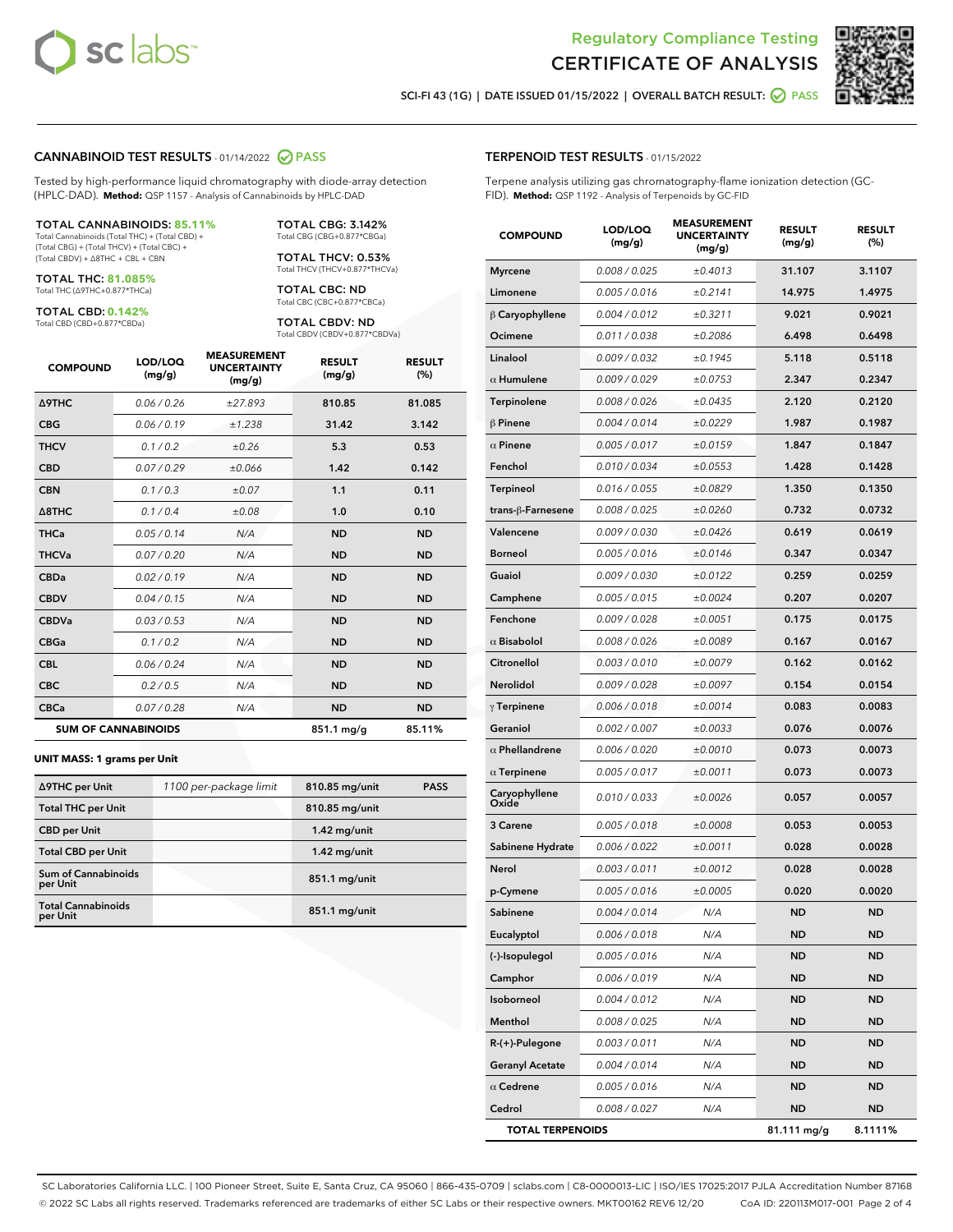



SCI-FI 43 (1G) | DATE ISSUED 01/15/2022 | OVERALL BATCH RESULT: O PASS

#### CATEGORY 1 PESTICIDE TEST RESULTS - 01/15/2022 @ PASS

Pesticide and plant growth regulator analysis utilizing high-performance liquid chromatography-mass spectrometry (HPLC-MS) or gas chromatography-mass spectrometry (GC-MS). \*GC-MS utilized where indicated. **Method:** QSP 1212 - Analysis of Pesticides and Mycotoxins by LC-MS or QSP 1213 - Analysis of Pesticides by GC-MS

| <b>COMPOUND</b>             | LOD/LOQ<br>$(\mu g/g)$ | <b>ACTION</b><br><b>LIMIT</b><br>$(\mu g/g)$ | <b>MEASUREMENT</b><br><b>UNCERTAINTY</b><br>$(\mu g/g)$ | <b>RESULT</b><br>$(\mu g/g)$ | <b>RESULT</b> |
|-----------------------------|------------------------|----------------------------------------------|---------------------------------------------------------|------------------------------|---------------|
| Aldicarb                    | 0.03 / 0.08            | $\ge$ LOD                                    | N/A                                                     | <b>ND</b>                    | <b>PASS</b>   |
| Carbofuran                  | 0.02 / 0.05            | $>$ LOD                                      | N/A                                                     | <b>ND</b>                    | <b>PASS</b>   |
| Chlordane*                  | 0.03/0.08              | $\ge$ LOD                                    | N/A                                                     | <b>ND</b>                    | <b>PASS</b>   |
| Chlorfenapyr*               | 0.03/0.10              | $\ge$ LOD                                    | N/A                                                     | <b>ND</b>                    | <b>PASS</b>   |
| Chlorpyrifos                | 0.02 / 0.06            | $>$ LOD                                      | N/A                                                     | <b>ND</b>                    | <b>PASS</b>   |
| Coumaphos                   | 0.02 / 0.07            | $\ge$ LOD                                    | N/A                                                     | <b>ND</b>                    | <b>PASS</b>   |
| Daminozide                  | 0.02 / 0.07            | $\ge$ LOD                                    | N/A                                                     | <b>ND</b>                    | <b>PASS</b>   |
| <b>DDVP</b><br>(Dichlorvos) | 0.03/0.09              | $\ge$ LOD                                    | N/A                                                     | <b>ND</b>                    | <b>PASS</b>   |
| Dimethoate                  | 0.03/0.08              | $>$ LOD                                      | N/A                                                     | <b>ND</b>                    | <b>PASS</b>   |
| Ethoprop(hos)               | 0.03/0.10              | $\ge$ LOD                                    | N/A                                                     | <b>ND</b>                    | <b>PASS</b>   |
| Etofenprox                  | 0.02/0.06              | $>$ LOD                                      | N/A                                                     | <b>ND</b>                    | <b>PASS</b>   |
| Fenoxycarb                  | 0.03 / 0.08            | $\ge$ LOD                                    | N/A                                                     | <b>ND</b>                    | <b>PASS</b>   |
| Fipronil                    | 0.03/0.08              | $\ge$ LOD                                    | N/A                                                     | <b>ND</b>                    | <b>PASS</b>   |
| Imazalil                    | 0.02 / 0.06            | $\ge$ LOD                                    | N/A                                                     | <b>ND</b>                    | <b>PASS</b>   |
| Methiocarb                  | 0.02 / 0.07            | $\ge$ LOD                                    | N/A                                                     | <b>ND</b>                    | <b>PASS</b>   |
| Methyl<br>parathion         | 0.03/0.10              | $>$ LOD                                      | N/A                                                     | <b>ND</b>                    | <b>PASS</b>   |
| <b>Mevinphos</b>            | 0.03/0.09              | $>$ LOD                                      | N/A                                                     | <b>ND</b>                    | <b>PASS</b>   |
| Paclobutrazol               | 0.02 / 0.05            | $\ge$ LOD                                    | N/A                                                     | <b>ND</b>                    | <b>PASS</b>   |
| Propoxur                    | 0.03/0.09              | $\ge$ LOD                                    | N/A                                                     | <b>ND</b>                    | <b>PASS</b>   |
| Spiroxamine                 | 0.03 / 0.08            | $\ge$ LOD                                    | N/A                                                     | <b>ND</b>                    | <b>PASS</b>   |
| <b>Thiacloprid</b>          | 0.03/0.10              | $\ge$ LOD                                    | N/A                                                     | <b>ND</b>                    | <b>PASS</b>   |

#### CATEGORY 2 PESTICIDE TEST RESULTS - 01/15/2022 @ PASS

| <b>COMPOUND</b>          | LOD/LOQ<br>$(\mu g/g)$ | <b>ACTION</b><br><b>LIMIT</b><br>$(\mu g/g)$ | <b>MEASUREMENT</b><br><b>UNCERTAINTY</b><br>$(\mu g/g)$ | <b>RESULT</b><br>$(\mu g/g)$ | <b>RESULT</b> |
|--------------------------|------------------------|----------------------------------------------|---------------------------------------------------------|------------------------------|---------------|
| Abamectin                | 0.03/0.10              | 0.1                                          | N/A                                                     | <b>ND</b>                    | <b>PASS</b>   |
| Acephate                 | 0.02/0.07              | 0.1                                          | N/A                                                     | <b>ND</b>                    | <b>PASS</b>   |
| Acequinocyl              | 0.02/0.07              | 0.1                                          | N/A                                                     | <b>ND</b>                    | <b>PASS</b>   |
| Acetamiprid              | 0.02/0.05              | 0.1                                          | N/A                                                     | <b>ND</b>                    | <b>PASS</b>   |
| Azoxystrobin             | 0.02/0.07              | 0.1                                          | N/A                                                     | <b>ND</b>                    | <b>PASS</b>   |
| <b>Bifenazate</b>        | 0.01/0.04              | 0.1                                          | N/A                                                     | <b>ND</b>                    | <b>PASS</b>   |
| <b>Bifenthrin</b>        | 0.02 / 0.05            | 3                                            | N/A                                                     | <b>ND</b>                    | <b>PASS</b>   |
| <b>Boscalid</b>          | 0.03/0.09              | 0.1                                          | N/A                                                     | <b>ND</b>                    | <b>PASS</b>   |
| Captan                   | 0.19/0.57              | 0.7                                          | N/A                                                     | <b>ND</b>                    | <b>PASS</b>   |
| Carbaryl                 | 0.02/0.06              | 0.5                                          | N/A                                                     | <b>ND</b>                    | <b>PASS</b>   |
| Chlorantranilip-<br>role | 0.04/0.12              | 10                                           | N/A                                                     | <b>ND</b>                    | <b>PASS</b>   |
| Clofentezine             | 0.03/0.09              | 0.1                                          | N/A                                                     | <b>ND</b>                    | <b>PASS</b>   |

#### CATEGORY 2 PESTICIDE TEST RESULTS - 01/15/2022 continued

| <b>COMPOUND</b>               | LOD/LOQ<br>(µg/g) | <b>ACTION</b><br>LIMIT<br>$(\mu g/g)$ | <b>MEASUREMENT</b><br><b>UNCERTAINTY</b><br>(µg/g) | <b>RESULT</b><br>(µg/g) | <b>RESULT</b> |
|-------------------------------|-------------------|---------------------------------------|----------------------------------------------------|-------------------------|---------------|
| Cyfluthrin                    | 0.12 / 0.38       | 2                                     | N/A                                                | <b>ND</b>               | <b>PASS</b>   |
| Cypermethrin                  | 0.11 / 0.32       | 1                                     | N/A                                                | <b>ND</b>               | <b>PASS</b>   |
| Diazinon                      | 0.02 / 0.05       | 0.1                                   | N/A                                                | ND                      | <b>PASS</b>   |
| Dimethomorph                  | 0.03 / 0.09       | 2                                     | N/A                                                | <b>ND</b>               | <b>PASS</b>   |
| Etoxazole                     | 0.02 / 0.06       | 0.1                                   | N/A                                                | <b>ND</b>               | <b>PASS</b>   |
| Fenhexamid                    | 0.03 / 0.09       | 0.1                                   | N/A                                                | ND                      | <b>PASS</b>   |
| Fenpyroximate                 | 0.02 / 0.06       | 0.1                                   | N/A                                                | <b>ND</b>               | <b>PASS</b>   |
| Flonicamid                    | 0.03 / 0.10       | 0.1                                   | N/A                                                | <b>ND</b>               | <b>PASS</b>   |
| Fludioxonil                   | 0.03 / 0.10       | 0.1                                   | N/A                                                | <b>ND</b>               | <b>PASS</b>   |
| Hexythiazox                   | 0.02 / 0.07       | 0.1                                   | N/A                                                | <b>ND</b>               | <b>PASS</b>   |
| Imidacloprid                  | 0.04 / 0.11       | 5                                     | N/A                                                | <b>ND</b>               | <b>PASS</b>   |
| Kresoxim-methyl               | 0.02 / 0.07       | 0.1                                   | N/A                                                | ND                      | <b>PASS</b>   |
| Malathion                     | 0.03 / 0.09       | 0.5                                   | N/A                                                | <b>ND</b>               | <b>PASS</b>   |
| Metalaxyl                     | 0.02 / 0.07       | $\overline{c}$                        | N/A                                                | <b>ND</b>               | <b>PASS</b>   |
| Methomyl                      | 0.03 / 0.10       | 1                                     | N/A                                                | <b>ND</b>               | <b>PASS</b>   |
| Myclobutanil                  | 0.03/0.09         | 0.1                                   | N/A                                                | <b>ND</b>               | <b>PASS</b>   |
| Naled                         | 0.02 / 0.07       | 0.1                                   | N/A                                                | ND                      | <b>PASS</b>   |
| Oxamyl                        | 0.04 / 0.11       | 0.5                                   | N/A                                                | ND                      | <b>PASS</b>   |
| Pentachloronitro-<br>benzene* | 0.03 / 0.09       | 0.1                                   | N/A                                                | ND                      | <b>PASS</b>   |
| Permethrin                    | 0.04/0.12         | 0.5                                   | N/A                                                | <b>ND</b>               | <b>PASS</b>   |
| Phosmet                       | 0.03 / 0.10       | 0.1                                   | N/A                                                | <b>ND</b>               | <b>PASS</b>   |
| Piperonylbu-<br>toxide        | 0.02 / 0.07       | 3                                     | N/A                                                | <b>ND</b>               | <b>PASS</b>   |
| Prallethrin                   | 0.03 / 0.08       | 0.1                                   | N/A                                                | <b>ND</b>               | <b>PASS</b>   |
| Propiconazole                 | 0.02 / 0.07       | 0.1                                   | N/A                                                | <b>ND</b>               | <b>PASS</b>   |
| Pyrethrins                    | 0.04 / 0.12       | 0.5                                   | N/A                                                | ND                      | <b>PASS</b>   |
| Pyridaben                     | 0.02 / 0.07       | 0.1                                   | N/A                                                | <b>ND</b>               | <b>PASS</b>   |
| Spinetoram                    | 0.02 / 0.07       | 0.1                                   | N/A                                                | <b>ND</b>               | <b>PASS</b>   |
| Spinosad                      | 0.02 / 0.07       | 0.1                                   | N/A                                                | <b>ND</b>               | <b>PASS</b>   |
| Spiromesifen                  | 0.02 / 0.05       | 0.1                                   | N/A                                                | <b>ND</b>               | <b>PASS</b>   |
| Spirotetramat                 | 0.02 / 0.06       | 0.1                                   | N/A                                                | <b>ND</b>               | <b>PASS</b>   |
| Tebuconazole                  | 0.02 / 0.07       | 0.1                                   | N/A                                                | <b>ND</b>               | <b>PASS</b>   |
| Thiamethoxam                  | 0.03 / 0.10       | 5                                     | N/A                                                | <b>ND</b>               | <b>PASS</b>   |
| Trifloxystrobin               | 0.03 / 0.08       | 0.1                                   | N/A                                                | <b>ND</b>               | <b>PASS</b>   |

SC Laboratories California LLC. | 100 Pioneer Street, Suite E, Santa Cruz, CA 95060 | 866-435-0709 | sclabs.com | C8-0000013-LIC | ISO/IES 17025:2017 PJLA Accreditation Number 87168 © 2022 SC Labs all rights reserved. Trademarks referenced are trademarks of either SC Labs or their respective owners. MKT00162 REV6 12/20 CoA ID: 220113M017-001 Page 3 of 4